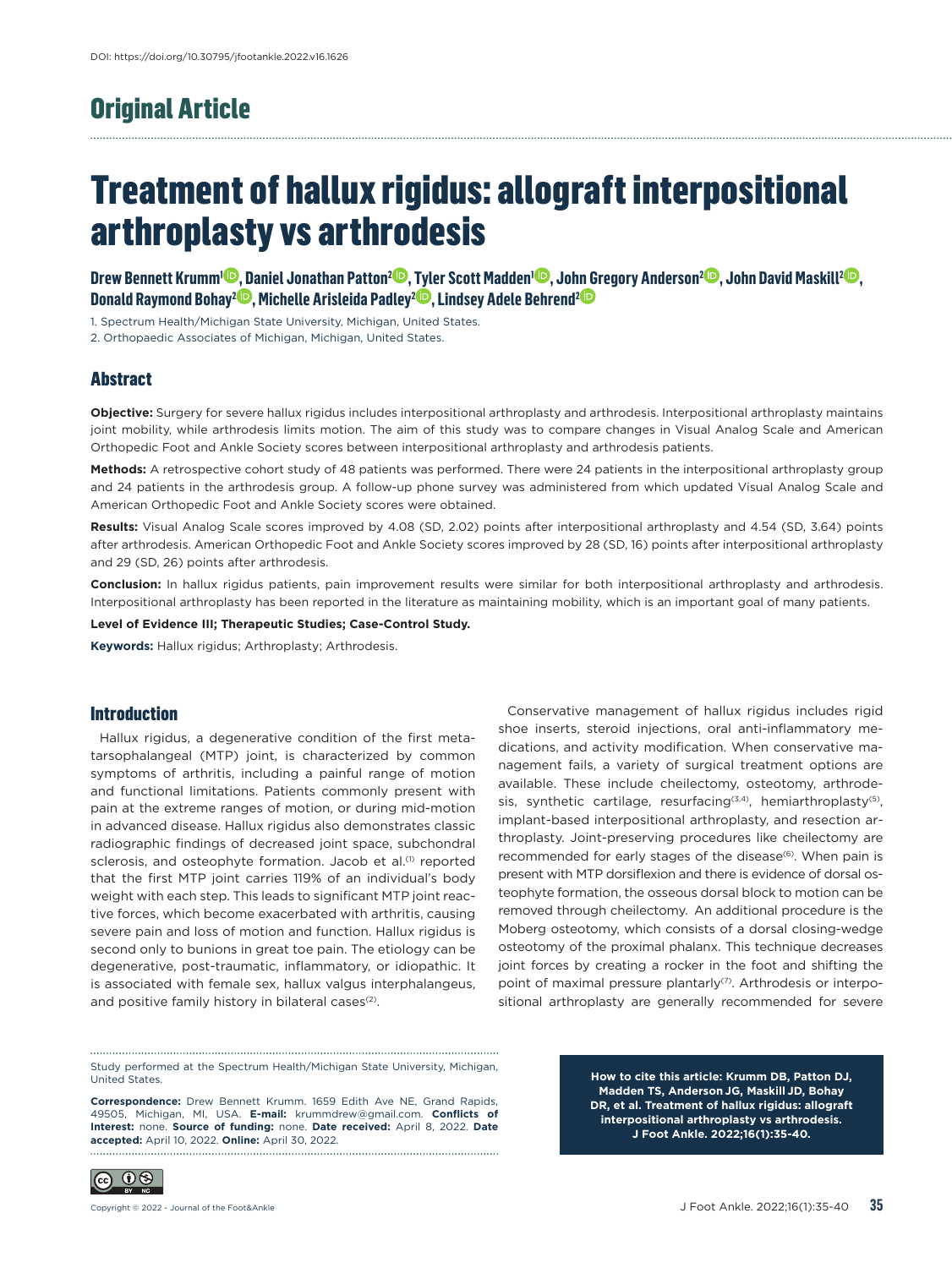grades of the disease (Coughlin and Shurnas 3 or 4). There are numerous classification systems for hallux rigidus, and they are used inconsistently in the literature<sup>(8)</sup>.

Arthrodesis of the first MTP joint is the standard of care for end-stage hallux rigidus, with reported fusion rates between 77% and 100%<sup>(9)</sup>. The procedure has been shown to predictably reduce pain, restore stability to the MTP joint, and improve weight-bearing in the foot among patients with severe hallux rigidus<sup>(10)</sup>. However, motion preservation is the goal of both patient and surgeon whenever possible, and motion limitation is a common reason for patient reluctance toward this treatment option. Patients are also often disappointed with the residual stiffness and limited activities and footwear after surgery. Moreover, the literature reports a 13% nonunion rate for first MTP arthrodesis<sup>(11)</sup>.

A number of new techniques and implants have recently been developed to meet the goals of both pain relief and motion preservation. Implant-based joint arthroplasty, both total and hemiarthroplasty, is associated with complications such as instability, aseptic loosening, pathological wear, failure, limited soft tissue coverage, and infection<sup>(12,13)</sup>. The high complication rate of implant-based arthroplasty has led surgeons to use this option less frequently<sup>(14)</sup>. Bone loss with implant failure creates a challenging salvage scenario. Arthrodesis can also be considered as a salvage procedure for failed interpositional arthroplasty and end-stage hallux rigidus. Polyvinyl alcohol hydrogel is used in hemiarthroplasty implants to minimize bone loss while preserving motion. Assessing this implant type in 27 patients over a mean follow-up of 5.4 years, Daniels et al.<sup>(15)</sup> reported a mean maximum dorsiflexion of 29.7° (range 10-45°). Patient-reported outcome scores also improved. This study demonstrated good survivorship with no implant failure or bone loss.

#### **Methods**

A retrospective cohort study was performed on patient data collected from 2002 to 2015 at a single institution after approval by the Institutional Review Board. The inclusion criteria were age ≥18 years, painful end-stage hallux rigidus, decreased first MTP motion, and decreased joint space with evidence of osteophytes. The exclusion criteria were ipsilateral peripheral neuropathy, inflammatory arthritis, non-English speakers, interphalangeal arthritis, and simultaneous ankle/ hindfoot fusion procedures. A total of 48 patients met the inclusion criteria and were included in the retrospective chart review, with 24 patients in each group. Basic demographic data was obtained, as well as symptom duration (Table 1 and Figure 1), pre-operative Visual Analog Scale (VAS) and American Orthopedic Foot and Ankle Society (AOFAS) scores, and post-operative VAS and AOFAS scores. The VAS is a universal pain assessment tool in which patients rate pain on a scale of 0-10. AOFAS scores are derived from several variables, including pain, functional limitation, footwear, walking distance, walking surfaces, gait abnormality, and alignment. Range of motion was not quantitatively documented in the electronic health records. The three surgeons in the study performed

either procedure. The initial decision to pursue arthroplasty vs arthrodesis was based on patient preference and shared decision-making, since either operation was performed after failed conservative management or cheilectomy. A regenerative acellular allograft dermal matrix (GraftJacket Regenerative Tissue Matrix, Wright Medical, Memphis, TN, USA) was used for patients undergoing interpositional arthroplasty. The specific operative technique is described below.

A modification to the study, approved by the Institutional Review Board, allowed the patients to be contacted via phone for a follow-up survey. This was done to increase the follow-up time after surgery and determine how well patients were functioning years after their procedures. A total of 15 patients in the interpositional arthroplasty group and 11 patients in the arthrodesis group could be contacted and agreed to participate in the telephone survey. The rest of the patients could not be reached by telephone. Updated VAS and AOFAS scores were obtained through these calls. The mean total follow-up time after surgery was 44 months in the interpositional arthroplasty group and 39 months in the arthrodesis group. Statisticians in the Grand Rapids Medical Education Partners department assisted with data analysis, including mean, standard deviation, and analysis of variance tests to determine significance of changes in subjective pain scores.

#### **Table 1.** Duration of Symptoms for Each Treatment Group

| <b>Duration of Symptoms</b> | <b>Arthroplasty</b> | <b>Fusion</b>  |    | Total          |
|-----------------------------|---------------------|----------------|----|----------------|
| Duration of Symptoms        | $\leq$ 1 year       | 5              | 4  | 9              |
|                             | 1 to 5 years        | 8              | 14 | 22             |
|                             | 6 to 10 years       | $\overline{4}$ | O  | $\overline{4}$ |
|                             | >10 years           | Δ              | 3  | 7              |
| Total                       |                     | 21             | 21 | 42             |



**Figure 1.** Duration of Symptoms for Each Treatment Group.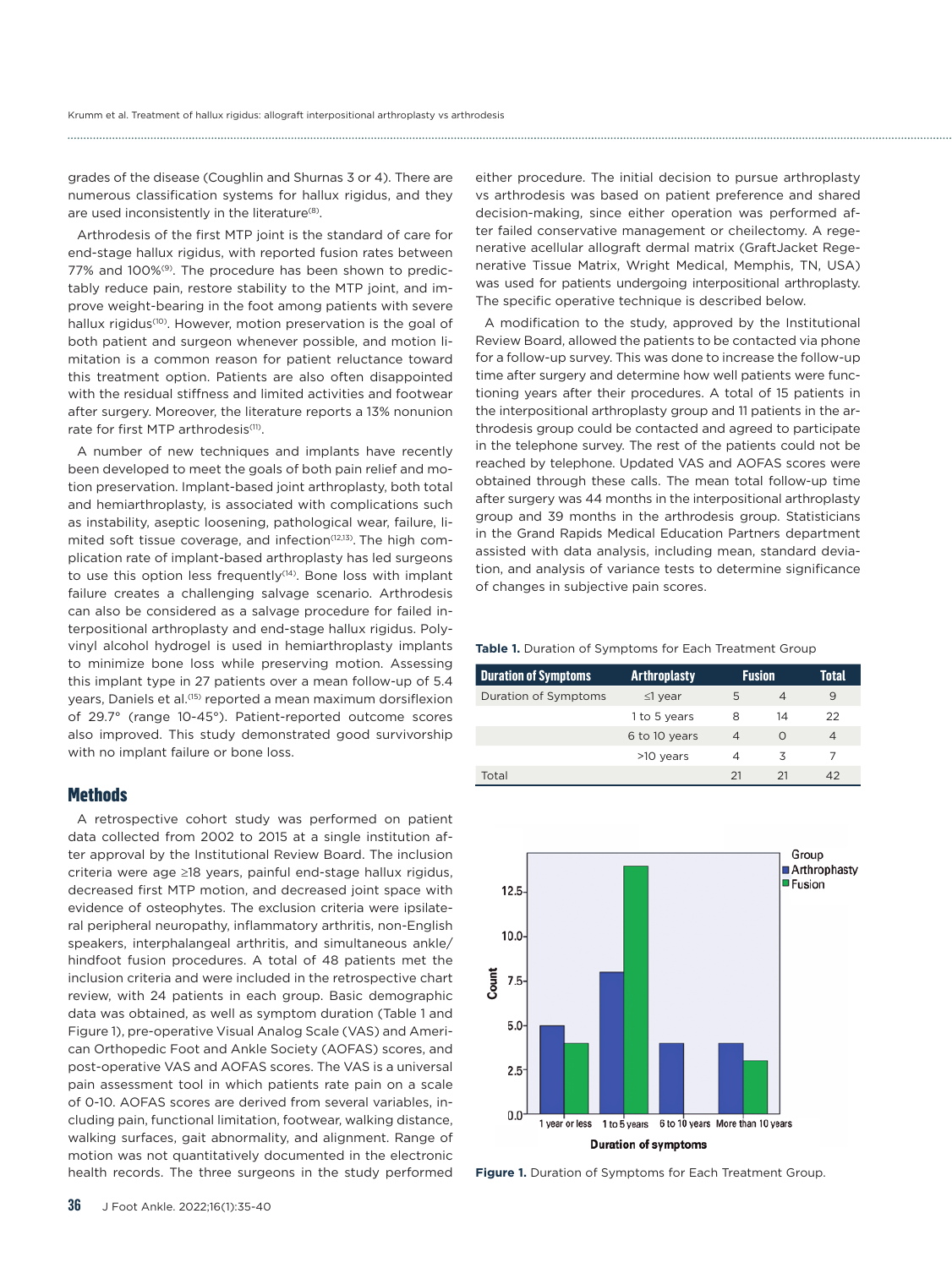#### **Surgical Techniques**

*MTP interpositional arthroplasty:* An approximately 3cm dorsal incision was made over the extensor hallucis longus (EHL) tendon and MTP joint. Sharp dissection was carried down to the EHL tendon sheath. The tendon sheath was opened sharply and the tendon was retracted medially. The joint capsule was then opened in line with the skin incision and elevated medially and laterally around the joint for visualization. The medial and lateral release was needed to allow adequate plantar flexion of the proximal phalanx to view the entire metatarsal head. The metatarsal head typically showed signs of degeneration, more prominent dorsally. Osteophytes from the base of the proximal phalanx and the metatarsal head were resected with a rongeur. Any loose bodies were removed as well. Once adequate debridement had taken place, a small microsagittal saw was used to resect the dorsal third of the metatarsal head, exiting dorsally and in plane with the dorsal diaphysis of the metatarsal. Dorsiflexion of the joint was assessed to ensure that adequate cheilectomy had been performed to increase postoperative range of motion in the joint.

After the cheilectomy was completed, a 2.5-mm drill bit was used to create two tunnels in the head of the metatarsal from proximal-dorsal to distal-plantar. Care was taken to ensure that the tunnels ended plantarly at the base of the articular surface of the metatarsal head. On the back table, the acellular allogenic dermal matrix graft (GraftJacket) was opened. The graft was prepared with two 0 Ethibond sutures on a free needle, which were placed in the corner in horizontal mattress fashion, with a similar spread to the metatarsal drill holes. Once both sutures had been passed and secured, a suture passer was used to pass them plantar-to-dorsal out of the tunnels. We ensured that the graft was adequately positioned over the metatarsal head prior to continuing. At this point, with the graft in the correct position, the free needle was used to pass the sutures through the graft over the drill holes dorsally. Once all four strands had been passed, the pairs were tied down over the graft and the corresponding drill hole, securing the graft in place. Redundant graft was removed with scissors. The wound was irrigated and closed in a layered fashion. See Figure 2 for a postoperative radiograph.

*MTP arthrodesis:* A dorsal incision of approximately 3 cm was made over the EHL tendon and MTP joint. Sharp dissection was carried down to the EHL tendon sheath. The EHL tendon sheath was opened sharply and the tendon retracted medially. The joint capsule was then opened in line with the skin incision and elevated medially and laterally around the joint for visualization. The first MTP joint was prepared for arthrodesis by removing all cartilage with a combination of curved Lambotte osteotomes and curettes. Cup and cone reamers were also used to clear all cartilage. A 2.0 mm drill bit or 0.45 K-wire was then used to perforate the articular surface to increase postoperative bleeding. The MTP joint was then placed in the appropriate position. A non-cannulated screw was placed in a lag fashion across the MTP joint, and dorsal plating was used according to the surgeon's preference. Intra-operative X-rays were obtained to show appropriate implant position and MTP joint alignment. The wound was irrigated and closed in a layered fashion. See Figure 2 for a postoperative radiograph.

#### **Results**

The mean patient age and smoking status were similar between groups, but BMI and sex were not (Table 2). No patients had a history of diabetes. Mean VAS scores decreased by 4.08 (SD, 2.02) points after surgery in the interpositional arthroplasty group and 4.54 (SD, 3.64) points in the arthrodesis group. According to an analysis of variance test, VAS score improvement did not differ significantly between the groups (p=0.592). Mean AOFAS scores increased by 28 (SD, 16) points in the interpositional arthroplasty group and 29 (SD, 26) points in the arthrodesis group. According to an analysis of variance test, the AOFAS score improvement also did not differ significantly between the groups (p=0.969) (see Tables 3 and 4 below).



**Figure 2.** Postoperative radiograph of MTP arthrodesis (left) and postoperative radiograph of MTP interpositional arthroplasty (right).

| Table 2. Demographic Data for Each Treatment Group |  |  |  |  |
|----------------------------------------------------|--|--|--|--|
|----------------------------------------------------|--|--|--|--|

|                         | Interpositional Arthroplasty Arthrodesis |               |
|-------------------------|------------------------------------------|---------------|
| Male                    | $\mathcal{P}$                            | 8             |
| Female                  | 22                                       | 16            |
| Mean Age                | 55.5                                     | 57.7          |
| Mean BMI                | 26.2                                     | 29.0          |
| <b>BMI Range</b>        | 19.6-33.4                                | $23.0 - 36.0$ |
| Current Smoker          | 1                                        | 2             |
| Former Smoker           | $\overline{4}$                           | 5             |
| Never Smoker            | 19                                       | 16            |
| Unknown smoking history | Ω                                        |               |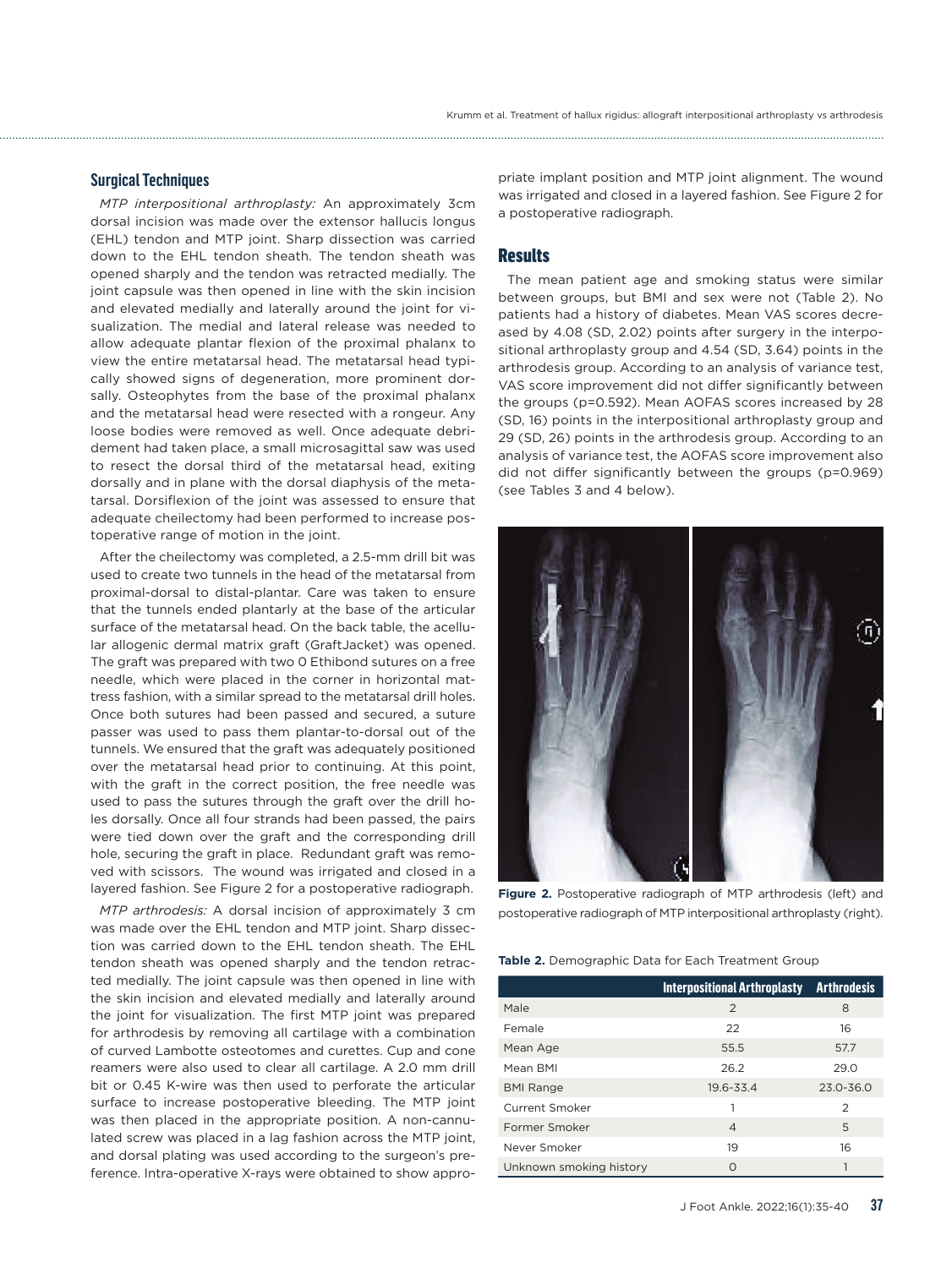#### **Discussion**

Few high-quality studies have compared interpositional arthroplasty to arthrodesis for hallux rigidus: the majority being level III, IV, or  $V^{(16)}$ . In this study, we found no significant difference between interpositional arthroplasty and arthrodesis for mean improvement in VAS or AOFAS scores. The degree of improvement in AOFAS scores is markedly similar to previous studies on interpositional arthroplasty. Berlet et al. performed a retrospective study on 9 patients with hallux rigidus, following them for a mean of 12.7 months after interpositional arthroplasty. The mean total AOFAS scores at the most recent follow-up (87.9) were significantly higher than preoperatively (63.9)<sup>(17)</sup>. These results were reproduced in their same cohort at 5 years of follow-up, with mean AOFAS scores improving from 38 preoperatively to 65.8 postoperatively(18). The 24-point difference at 12.7 months and 27.8-point difference at five years were almost identical to the 28-point difference found in our study at 3.5 years. However, their results are limited by the small sample size of 6 patients.

Long-term outcomes published by Vulcano et al.<sup>(19)</sup> had a mean follow-up of 11.3 years for 42 patients treated with capsular interposition arthroplasty. This retrospective case series evaluated patients using the VAS, Foot Function Index, and Short Form 12 scores. All categories showed statistically significant improvement, with 92.9% of patients stating they would have the surgery again. Four patients required conversion to fusion an average of 6.1 years after the index

procedure. A recent retrospective case series of 133 patients by Aynardi et al.<sup>(20)</sup> showed an overall failure rate of 3.8% for interpositional arthroplasty in a mean follow-up of 62.2 months. Complications included infection (1.5%), cock-up deformity of the first MTP joint (4.5%), and metatarsalgia (17.3%). Of 133 patients, 101 were able to return to normal or fashionable footwear. This high rate of metatarsalgia after interpositional arthroplasty has also been reported in other studies. In a study by Lau and Daniels<sup>(21)</sup>, pedobarographic analysis showed that cheilectomy patients had more normal plantar pressure distribution than interpositional arthroplasty patients. In our study, we did not obtain quantitative complication rates. However, stiffness, malalignment, and difficulty with footwear or certain activities were common concerns in both patient groups (Table 5). Patients in both groups also wished the recovery process was faster.

The advantage of MTP interpositional arthroplasty, as described in previous reports, is preserved joint mobility. This is especially relevant in active individuals and middle-aged patients with severe hallux rigidus<sup>(22)</sup>. Studies have shown that cheilectomy alone improves first MTP motion by an mean of  $16.7^{\circ(23)}$ . Roukis<sup>(24)</sup> performed a systematic review of patients undergoing soft tissue interpositional arthroplasty, finding that MTP joint dorsiflexion improved from a mean of 16.7° pre-operatively to 51.1° post-operatively. Coughlin and Shurnas(25) reported results of soft-tissue interposition arthroplasty in 7 patients with a 42-month follow-up. AOFAS scores improved substantially (from 46 to 86 points), as did mean

| <b>Group</b>                 | <b>VAS Pre</b> | <b>VAS Post</b> | <b>AOFAS Pre</b> | <b>AOFAS Post</b> |
|------------------------------|----------------|-----------------|------------------|-------------------|
| Interpositional Arthroplasty | 5.58           | 1.50            | 47               | 75                |
| Arthrodesis (Fusion)         | 5.33           | J.79            | 48               |                   |

**Table 3.** Pre-and Postoperative VAS and AOFAS Scores

AOFAS: American Orthopedic Foot and Ankle Society; VAS: Visual Analog Scale

#### **Table 4.** Mean VAS and AOFAS Score Improvement After Surgery

| Group                        | <b>VAS Improvement</b> | <b>AOFAS Improvement</b> |
|------------------------------|------------------------|--------------------------|
| Interpositional Arthroplasty | 4.08 (SD, 2.02)        | 28 (SD, 16)              |
| Arthrodesis (Fusion)         | 4.54 (SD, 3.64)        | 29 (SD, 26)              |

p=0.592 (VAS); p=0.969 (AOFAS). AOFAS: American Orthopedic Foot and Ankle Society; VAS: Visual Analog Scale

#### **Table 5.** Patient Complaints via Follow-Up Telephone Survey

| <b>Interpositional Arthroplasty</b>                        | <b>Arthrodesis</b>                                                    |
|------------------------------------------------------------|-----------------------------------------------------------------------|
| • Persistent pain                                          | • Residual surgical site numbness, unable to pick up stones with feet |
| • Transfer metatarsalgia                                   | • Lesser toe malalignment and instability                             |
| • Toe malalignment                                         | • Stiffness                                                           |
| • Stiffness                                                | • Cannot wear heels or shoes that bend at the toe                     |
| • Cannot wear heels or ballerina shoes                     | • Difficulty with yoga or push-ups, cannot bend toes                  |
| • Difficult time with yoga and running, especially on sand | • Foot cramps                                                         |
| • Feels "lump on foot" or "bone chip"                      | • Long recovery                                                       |
| • Long recovery, only achieved 75-80% function             |                                                                       |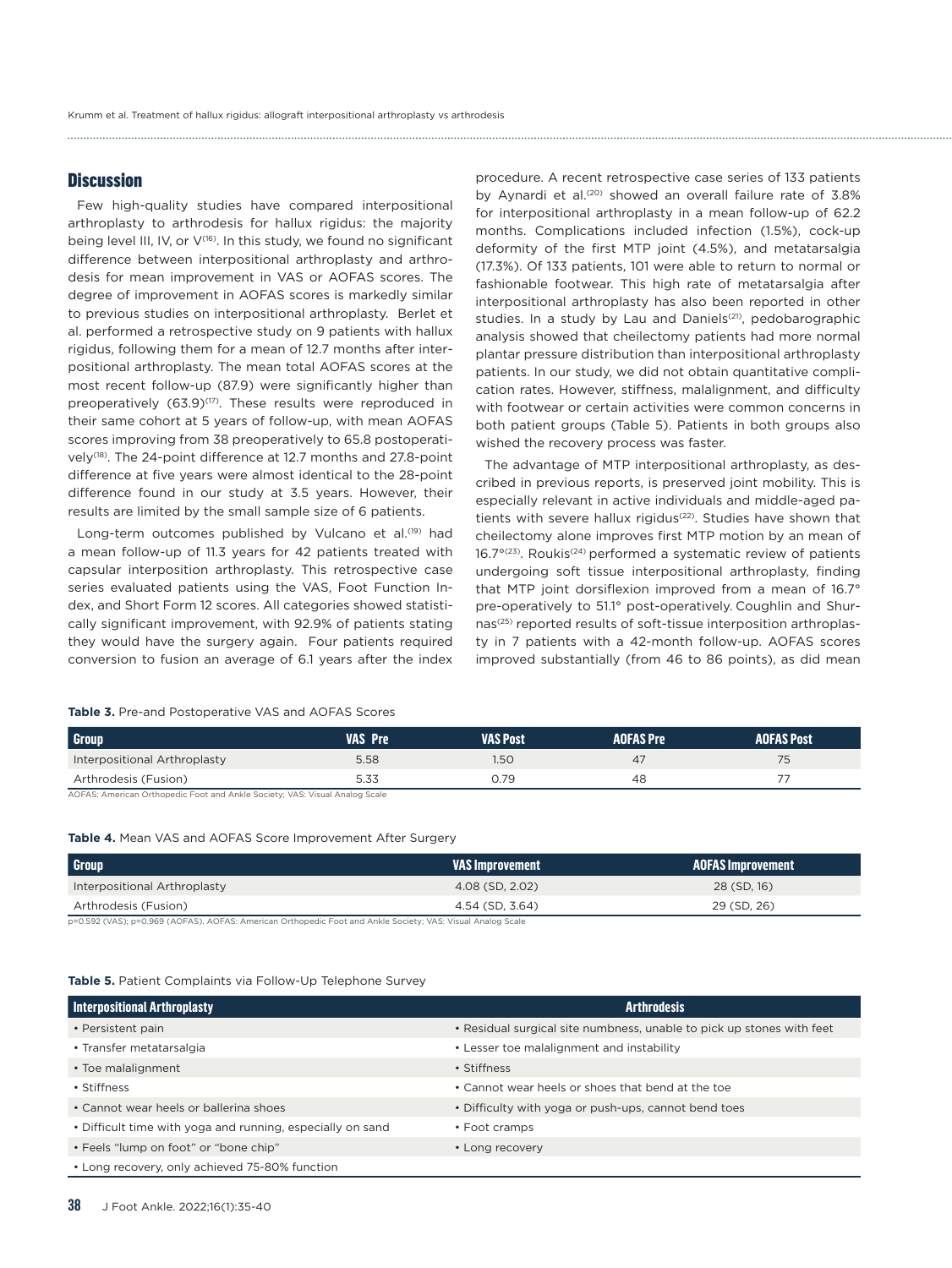MTP dorsiflexion (9° to 34°). DelaCruz et al.<sup>(26)</sup> found first MTP dorsiflexion improvement from 15.77° to 47.77° for 12 patients who underwent cadaver meniscus allograft interposition arthroplasty. Quantitative measurements of MTP dorsiflexion were not performed in our study, but it would be useful to objectively assess and compare mobility and its effect on patient outcomes in future studies. Since both operations lead to a comparable reduction in pain, MTP interpositional arthroplasty remains an alternative treatment for preserving motion and reducing pain in hallux rigidus in select patient populations.

Our study does have limitations. Due to its retrospective design, this study inherently involves selection bias, given the lack of randomized matched patient cohorts. Although the mean age and smoking status of our patient cohorts were similar, BMI and sex differed between the groups (Table 2). This might have been due to selection bias toward enrolling more active patients who had a greater desire to preserve motion and undergo interpositional arthroplasty. Further studies with matched cohorts are needed in the future to minimize selection bias and increase the external validity of our results. While this study does have limitations, it does provide insight. These data can be used as a guide to counsel patients about treatment outcomes and expected pain improvement after hallux rigidus surgery. Few other studies involve long-term follow-up of at least 3 years. Furthermore, previously published studies have not included as many patients. While arthrodesis has been established as the gold standard, interpositional arthroplasty may be an alternative in select patient populations. However, further studies are needed to establish the ideal candidates for interpositional arthroplasty.

#### **Conclusions**

Although it is difficult to draw extensive conclusions from a retrospective study of this sample size, our data has shown that pain improvement is similar for patients who undergo MTP interpositional arthroplasty or MTP arthrodesis for hallux rigidus at 3 years. Interpositional arthroplasty maintains greater joint mobility, which is an important goal of many patients.

#### Acknowledgements

The authors would like to gratefully acknowledge the invaluable assistance of Dr. Allen Shoemaker and the Grand Rapids Medical Education Partners Research Department.

### Financial Support

This study received no specific grants from funding agencies in the public, commercial, or not-for-profit sectors.

**Authors' contributions:** Each author contributed individually and significantly to the development of this article: DBK \*(https://orcid.org/0000-0003- 2930-5521) Conceived and planned the activities that led to the study, wrote the article, participated in the reviewing process, approved the final version; DJP\*[\(https://orcid.org/0000-0002-1138-4332](https://orcid.org/0000-0002-1138-4332)) Conceived and planned the activities that led to the study, interpreted the results of the study, approved the final version; TSM \*([https://orcid.org/0000-0002-2241-4250\)](https://orcid.org/0000-0002-2241-4250) Participated in data collection, participated in the reviewing process, approved the final version; JGA \*(https://orcid.org/0000-0001-7877-9972) Conceived and planned the activities that led to the study, interpreted the results of the study, approved the final version; JDM \*[\(https://orcid.org/0000-0002-7221-3342](https://orcid.org/0000-0002-7221-3342)) Conceived and planned the activities that led to the study, interpreted the results of the study, approved the final version; DRB \*[\(https://orcid.org/0000-0001-6273-4833](https://orcid.org/0000-0001-6273-4833)) Conceived and planned the activities that led to the study, interpreted the results of the study, and approved the final version; MAP \*([https://orcid.org/0000-0001-5776-4202\)](https://orcid.org/0000-0001-5776-4202) Planned the activities that led to the study, approved the final version; LAB \*(<https://orcid.org/0000-0003-3082-0491>) Planned the activities that led to the study, approved the final version. All authors read and approved the final manuscript. \*ORCID (Open Researcher and Contributor ID) **D** 

#### References

- 1. Jacob HA. Forces acting in the forefoot during normal gait-an estimate. Clin Biomech (Bristol, Avon). 2001;16(9):783-92.
- 2. Coughlin MJ, Shurnas PS. Hallux rigidus: demographics, etiology, and radiographic assessment. Foot Ankle Int. 2003;24(10):731-43.
- 3. Kline AJ, Hasselman CT. Metatarsal head resurfacing for advanced hallux rigidus. Foot Ankle Int. 2013;34(5):716-25.
- 4. Kline AJ, Hasselman CT. Resurfacing of the Metatarsal Head to Treat Advanced Hallux Rigidus. Foot Ankle Clin. 2015;20(3): 451-63.
- 5. Giza E, Sullivan M, Ocel D, Lundeen G, Mitchell M, Frizzell L. First metatarsophalangeal hemiarthroplasty for hallux rigidus. Int Orthop. 2010;34(8):1193-8.
- 6. Waizy H, Czardybon MA, Stukenborg-Colsman C, Wingenfeld C, Wellmann M, Windhagen H, et al. Mid- and long-term results of the joint preserving therapy of hallux rigidus. Arch Orthop Trauma Surg. 2010;130(2):165-70.
- 7. Kim PH, Chen X, Hillstrom H, Ellis SJ, Baxter JR, Deland JT. Moberg Osteotomy Shifts Contact Pressure Plantarly in the First Metatarsophalangeal Joint in a Biomechanical Model. Foot Ankle Int. 2016;37(1):96-101.
- 8. Maffulli N, Papalia R, Palumbo A, Del Buono A, Denaro V. Quantitative review of operative management of hallux rigidus. Br Med Bull. 2011;98:75-98.
- 9. Chraim M, Bock P, Alrabai HM, Trnka HJ. Long-term outcome of first metatarsophalangeal joint fusion in the treatment of severe hallux rigidus. Int Orthop. 2016;40(11):2401-8.
- 10. Brodsky JW, Baum BS, Pollo FE, Mehta H. Prospective gait analysis in patients with first metatarsophalangeal joint arthrodesis for hallux rigidus. Foot Ankle Int. 2007;28(2):162-5.
- 11. Gibson JN, Thomson CE. Arthrodesis or total replacement arthroplasty for hallux rigidus: a randomized controlled trial. Foot Ankle Int. 2005;26(9):680-90.